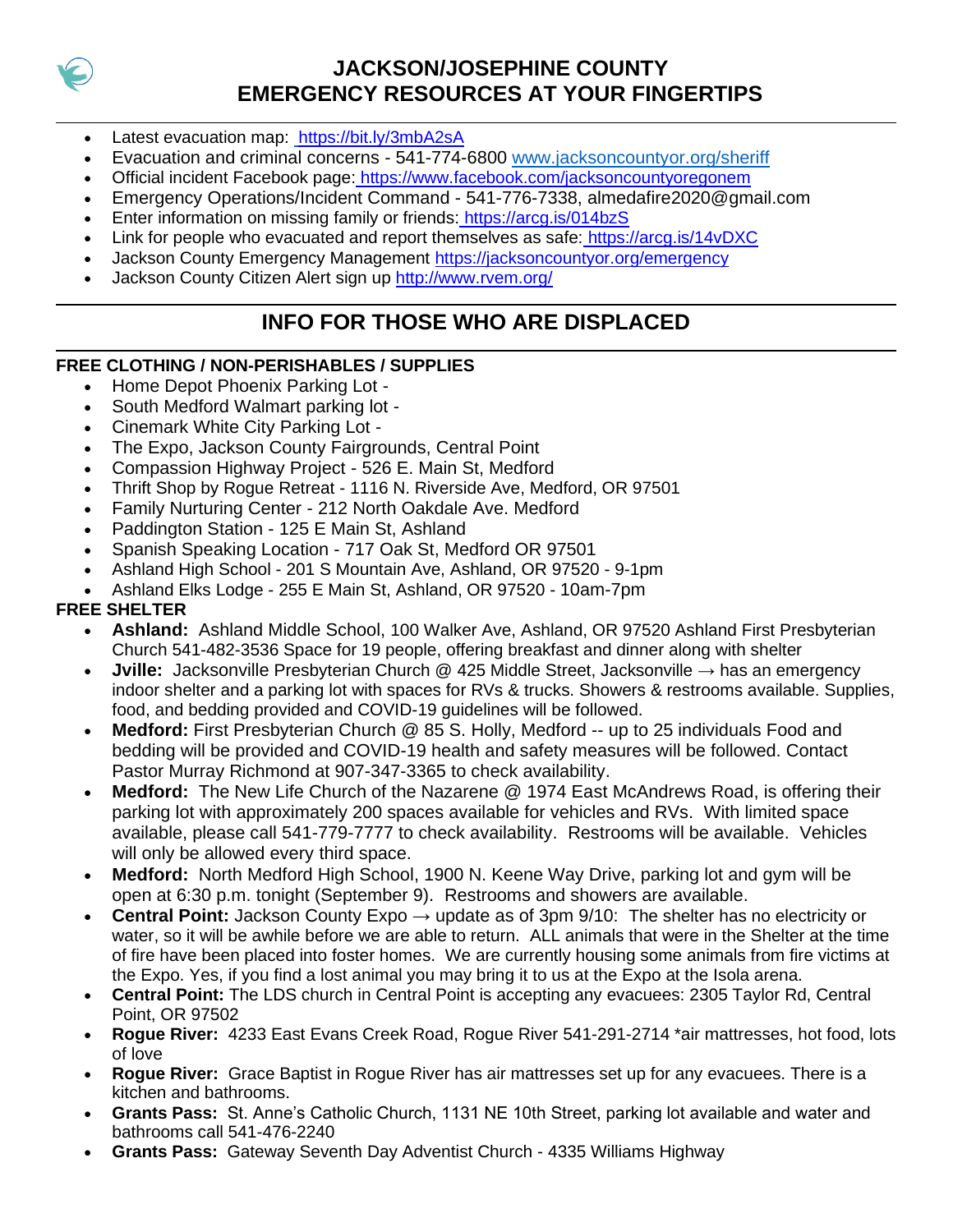- **Grants Pass:** Parkway Christian Center, 229 NE Beacon Dr, Grants Pass OR 97526 The Red Cross is setting up tents and cots in the parking lot outside of the church
- **Grants Pass:** Edgewater Christian Fellowship @ 101 Assembly Circle, Grants Pass full shelter + meals
- **Grants Pass:** Josephine County Fairgrounds; update from 9/12→ non-perishable food, water, new sleeping bags, new blankets

### **FREE VEHICLE PARKING**

- **Ashland:** Ashland Middle School, 100 Walker Ave, Ashland, OR 97520
- **Medford:** St Vincent DePaul, 2424 N. Pacific Hwy, Medford -- 10 overnight parking spaces available starting...Fri September 11th. Due to space restrictions, RV's won't be allowed. Showers and laundry, clothing and food will also be available. Call for availability updates 541-772-3828.
- **Jville:** Presbyterian Church, 425 Middle Street

### **FREE SHOWERS & LAUNDRY**

- Courthouse Family Fitness, M-F 9am-7pm and Sat/Sun 12pm-3:30pm  $\rightarrow$  709 N Phoenix Ave, Medford
- Eagle Point Community Bible Church hot showers, shampoo, conditioner, soap, towels  $\rightarrow$  27 S. Shasta Ave, Eagle Point
- The Urban Rest Stop @ St Vincent DePaul laundry and hot showers on Tues and Fri from 8 amnoon.  $\rightarrow$  2424 N. Pacific Hwy, Medford

#### **FREE MEALS**

- Free Food Boxes (Veggies!) Tuesday Sept 15th @10am -- Shepherd of the Valley Catholic Church,  $\rightarrow$  600 Beebe Road, Central Point
- St Vincent DePaul, Lunch and Groceries available again!  $M$  F, 11am 1pm  $\rightarrow$  2424 N. Pacific Hwy, Medford
- Free meals for ALL IN NEED (not just students) 11AM-12:30PM, M F  $\rightarrow$  North Medford High School @1900 Keene Way Dr. Medford → Jefferson Elementary School, @ 33 Holmes Ave. Medford → Howard Elementary School @ 286 Mace Rd. Medford → Jackson Elementary School @ 713 Summit Ave. Medford  $\rightarrow$  Oak Grove Elementary School @ 2838 W. Main St. Medford --Roosevelt Elementary School @ 1212 Queen Anne Ave. Medford
- Kids Unlimited, Medford full shelter + meals  $\rightarrow$  821 N Riverside Ave, Medford, OR 97501 -- Breakfasts & Lunches served

• Edgewater Christian Fellowship- full shelter + meals  $\rightarrow \textcircled{2}$  101 Assembly Circle, Grants Pass

# **DISPLACED FINANCIAL ASSISTANCE**

- Oregon Wildfire Damage Housing Relief: [https://www.oregon.gov/ohcs/housing](https://www.google.com/url?q=https://www.google.com/url?q%3Dhttps://www.oregon.gov/ohcs/housing-assistance/Pages/program-wildfire-damage-housing-relief.aspx%26amp;sa%3DD%26amp;ust%3D1600106538457000%26amp;usg%3DAOvVaw1oiim2_yi90eN-dzhlbXAs&sa=D&ust=1600106538496000&usg=AFQjCNFk8fvyIiN6J9yDmTXRiaJpUGuTJg)[assistance/Pages/program-wildfire-damage-housing-relief.aspx](https://www.google.com/url?q=https://www.google.com/url?q%3Dhttps://www.oregon.gov/ohcs/housing-assistance/Pages/program-wildfire-damage-housing-relief.aspx%26amp;sa%3DD%26amp;ust%3D1600106538457000%26amp;usg%3DAOvVaw1oiim2_yi90eN-dzhlbXAs&sa=D&ust=1600106538496000&usg=AFQjCNFk8fvyIiN6J9yDmTXRiaJpUGuTJg)
- Commercial/ag fire claim tip sheet: *english* → [https://dfr.oregon.gov/help/Documents/5334](https://www.google.com/url?q=https://www.google.com/url?q%3Dhttps://dfr.oregon.gov/help/Documents/5334-commercial-ag-wildfire.pdf?fbclid%253DIwAR10r_J1pH3-MP9uZ44ywZYLfBfu5IXqUtP_lM5osxbc0cTg-78oruzW_d0%26amp;sa%3DD%26amp;ust%3D1600106538458000%26amp;usg%3DAOvVaw0JXBPRVFg4pD-kDGdfRdBY&sa=D&ust=1600106538496000&usg=AFQjCNFnLzwAcU60pZqTpfJ9KLOTcpB7wg) [commercial-ag-wildfire.pdf](https://www.google.com/url?q=https://www.google.com/url?q%3Dhttps://dfr.oregon.gov/help/Documents/5334-commercial-ag-wildfire.pdf?fbclid%253DIwAR10r_J1pH3-MP9uZ44ywZYLfBfu5IXqUtP_lM5osxbc0cTg-78oruzW_d0%26amp;sa%3DD%26amp;ust%3D1600106538458000%26amp;usg%3DAOvVaw0JXBPRVFg4pD-kDGdfRdBY&sa=D&ust=1600106538496000&usg=AFQjCNFnLzwAcU60pZqTpfJ9KLOTcpB7wg)
	- *spanish* → [https://dfr.oregon.gov/help/Documents/5334-commercial-ag-wildfire-S.pdf](https://www.google.com/url?q=https://www.google.com/url?q%3Dhttps://dfr.oregon.gov/help/Documents/5334-commercial-ag-wildfire-S.pdf?fbclid%253DIwAR10r_J1pH3-MP9uZ44ywZYLfBfu5IXqUtP_lM5osxbc0cTg-78oruzW_d0%26amp;sa%3DD%26amp;ust%3D1600106538458000%26amp;usg%3DAOvVaw2vi9hsJ9S33bA0z-ahX89N&sa=D&ust=1600106538496000&usg=AFQjCNGH3rZygCZ_3W7o0Mx5e4jqgUDdIg)
- Rogue Valley Preparednes[s](https://www.google.com/url?q=https://www.google.com/url?q%3Dhttp://roguevalley.recovers.org/?fbclid%253DIwAR06D6MYZEQVyMURy7UHW1dnyB4zl0okPgBHs464_m4X6TVhnY24AJyHjkc%26amp;sa%3DD%26amp;ust%3D1600106538459000%26amp;usg%3DAOvVaw1oYRwK7h9EdCNPU3p2A5K2&sa=D&ust=1600106538496000&usg=AFQjCNHEQrEb3VJUh-Hy0HoujKFTXBazhg) [roguevalley.recovers.org](https://www.google.com/url?q=https://www.google.com/url?q%3Dhttp://roguevalley.recovers.org/?fbclid%253DIwAR06D6MYZEQVyMURy7UHW1dnyB4zl0okPgBHs464_m4X6TVhnY24AJyHjkc%26amp;sa%3DD%26amp;ust%3D1600106538459000%26amp;usg%3DAOvVaw1oYRwK7h9EdCNPU3p2A5K2&sa=D&ust=1600106538496000&usg=AFQjCNHEQrEb3VJUh-Hy0HoujKFTXBazhg)

# **FIND / HOUSE /BATHE YOUR ANIMALS**

- Pet Finder Southern Oregon on FB [https://www.facebook.com/groups/PetFinderforSouthernOregon/](https://www.google.com/url?q=https://www.google.com/url?q%3Dhttps://www.facebook.com/groups/PetFinderforSouthernOregon/%26amp;sa%3DD%26amp;ust%3D1600106538460000%26amp;usg%3DAOvVaw2JkgAzWhq2yQTAymQSY6xu&sa=D&ust=1600106538496000&usg=AFQjCNF_zyaCyEdqWQ346GloOf6ppnGqPw)
- Rogue Valley Equestrian Group on FB [https://www.facebook.com/groups/444953426078982/](https://www.google.com/url?q=https://www.google.com/url?q%3Dhttps://www.facebook.com/groups/444953426078982/%26amp;sa%3DD%26amp;ust%3D1600106538461000%26amp;usg%3DAOvVaw1hoSBsrwEh2ZvixPMpeH01&sa=D&ust=1600106538497000&usg=AFQjCNEjr68eUykJ4f0Tv11GijWCmKcLGA)
- If anyone has any farm animals the Josephine County fairgrounds (GP) is open
- Horse Ranch: 22540 Rickard Road, Bend, Oregon 97702, 541-203-0016
- TailWaggers Rescue: 541-362-1663. Based in Grants Pass. Deliver in Medford on limited days. [www.tailwaggersrescue.org](https://www.google.com/url?q=https://www.google.com/url?q%3Dhttp://www.tailwaggersrescue.org/?fbclid%253DIwAR0YZM43cCfevv1TNJCdiPkXFOv_XJ09v0K0PHuxk1F7Lm814Qgl7W-qHbY%26amp;sa%3DD%26amp;ust%3D1600106538461000%26amp;usg%3DAOvVaw21JrJHg587vFufV0GxrXOs&sa=D&ust=1600106538497000&usg=AFQjCNExEoyKjbOeUhnXBEDbS3qkWAO-Xg)
- Natures Pet, Ashland by Albertsons you can bathe your pets here for free shampoo

# **GETTING YOUR MAIL:**

• Talent and Phoenix Post Offices are closed and with NO mail delivery happening. You may pick up your mail and packages that have been redirected to: Medford Carrier Annex, 173 Ehrman Way, Medford. Hours: Mon-Fri, 11am-5pm and Sat,11am-2pm.

# **GETTING TO YOUR HOME:**

• Update on 9/11 - Foot traffic in Phoenix is temporarily closed. To access your home, you will want to go to the US Cellular Fields where sheriffs are escorting vehicles into the city of Phoenix if you know your house is still standing, just so that you can get some belongings and then they will take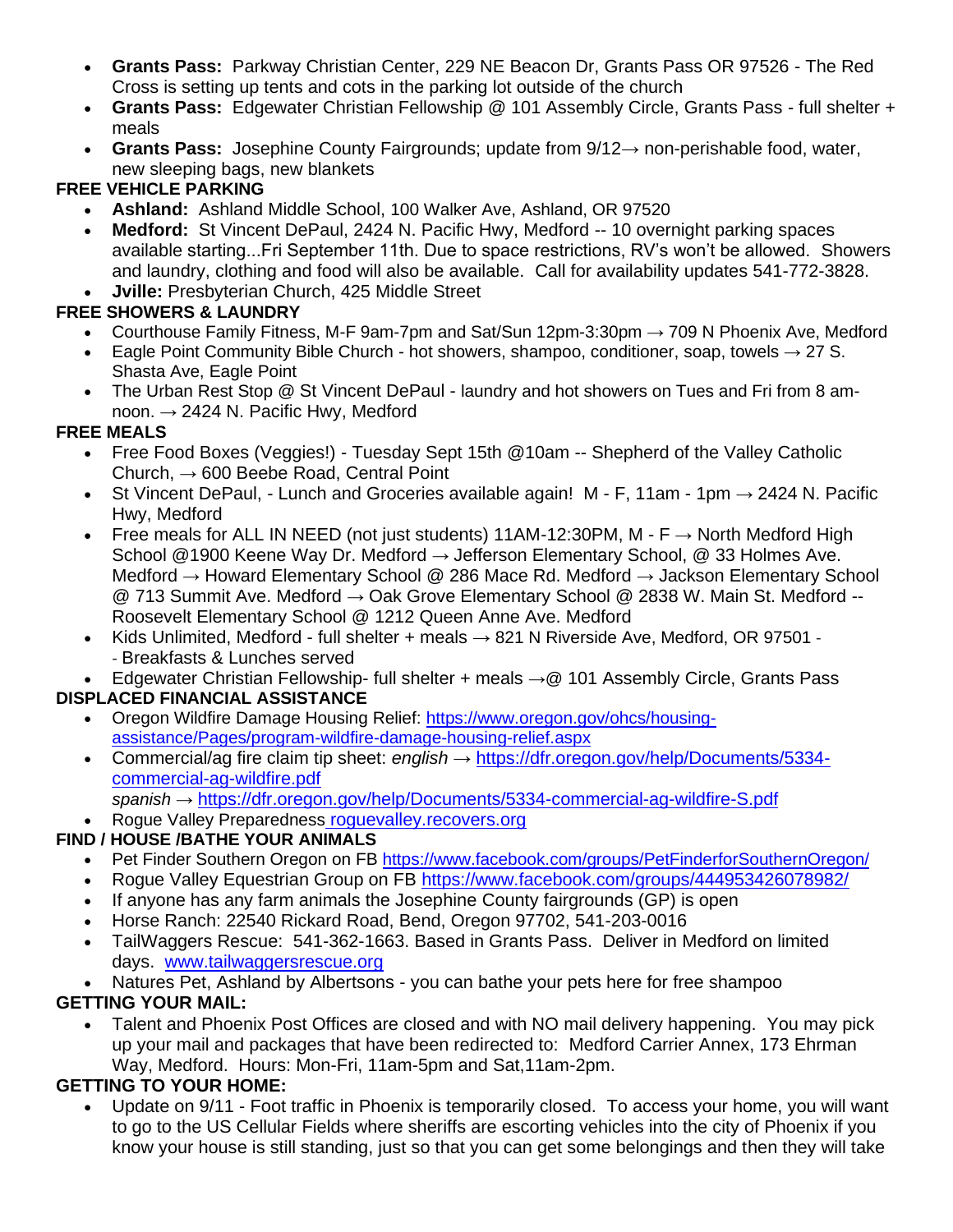you back out. You must call in advance or else you will be escorted out of the parking lot. Call 541-613-5194

# **GETTING ERRANDS DONE:**

• Talent/Phoenix/Ashland - FREE UBER! If you need transportation, for supplies or people, please DM or text me (Levi): 541-701-9737 <https://www.facebook.com/levianderson> -- Can fit about 5 or so people, and tow up to 5000 lbs if you need. I will be available to escort anywhere that is open & safe for anyone who has lost transportation, or needs help grabbing supplies, meds, etc.

#### **EMOTIONAL/SPIRITUAL SUPPORT**

- Sacred Heart Mass Schedule [https://sacredheartchurchmedford.as.me/mass-times](https://www.google.com/url?q=https://www.google.com/url?q%3Dhttps://sacredheartchurchmedford.as.me/mass-times%26amp;sa%3DD%26amp;ust%3D1600106538463000%26amp;usg%3DAOvVaw3nLJ-n-qnXI-h7juG8-8oX&sa=D&ust=1600106538497000&usg=AFQjCNFDfH0s4K6e_M7ZpYavHOYnwOSPtQ)
- Alcoholics Anonymous [https://medfordareaaa.org/meetings/](https://www.google.com/url?q=https://www.google.com/url?q%3Dhttps://medfordareaaa.org/meetings/%26amp;sa%3DD%26amp;ust%3D1600106538463000%26amp;usg%3DAOvVaw3jwsAeg_3WZ6edcMgPKxym&sa=D&ust=1600106538498000&usg=AFQjCNE-hYLvSfiZAHlrfIbM-8fs14uuQg) or 24 hour hotline 541-732-1850

# **INFO FOR THOSE WHO WANT TO BE OF SERVICE**

#### **CURRENTLY ACCEPTING DONATIONS FOR THOSE DISPLACED**

- **Ashland:** Carpenter Hall 15 Pioneer Street flashlights, first aid supplies, N95 smoke masks, Gloves, Batteries, Razors, Electric tea Kettles, Wipes (all kinds), Diapers (adult/baby), Tampons/Pads, Snacks/Treats, Water, Hair Ties
- **Ashland:** Elks Club 255 East Main Street Bleach, Sunscreen, Lip Balm, Bug Spray, Baseball Caps, Foot powder, Clorox wipes, Inflatable Mattresses, Hand Sanitizer, Box Fans, Baby Bottles, Baby Formula, Baby diapers, new undergarments (all sized children and adult), New Socks (all sized children and adult), Toiletries (shampoo, facewash, soap, toothpaste, toothbrushes), NEW bed pillows, NEW blankets, towels
- **Ashland:** Ashland High School + All Ashland Schools, donation drop today from 9-1pm: Water! Grocery Gift Cards, Toiletries & Hygiene products, Diapers & Wipes, Bikes (in good condition, all sizes), Tents & Sleeping Bags (in good condition), Air Mattresses (that hold air) -- no more clothes accepted
- **Ashland:** Ashland Emergency Food Bank 560 Clover Lane Perishable and non perishable food items
- **Ashland:** Flipside/Red Cross 255 Helman St #5, Ashland, OR 97520 → coordinating hot meals and a resource drop off center. Collecting water, clothing that is labeled sizes, books, toys, simple art supplies, non Personable food, cookies, comfort food, washed good conditioned bedding (no pillows)
- **North Ashland:** 223 Maple Street (Drop off at side yard/drive way) → Rogue Valley Mutual Aid Supply (Drop off 09/09 09/10 2:30PM- 30PM)'.
- **South Ashland:** 770 Faith St (Drop off at driveway on Wine St) → Rogue Valley Mutual Aid Supply .(Drop off 09/09 09/10 2:30PM- 30PM)
- **Phoenix:** Home Depot Phoenix Parking Lot, Friday 9/11 needs → Water bottles, water jugs/containers, hand sanitizer, Disinfectant wipes, masks, Non-perishable foods, Diapers, baby formula, Blankets, menstrual supplies, Speeling bags/pads, tents, pet food, toilet paper, first aid supplies, cell phone chargers
- **Medford:** Kids Unlimited @ 821 N. Riverside Drive, Medford 9am-3pm M F. Items needed: Temporary rentals for housing, Non-perishable food items, Personal hygiene supplies for children and adults, Diapers, Bedding, Furniture, Household items, Towels and linens, Children's clothing, Gift cards for food and family needs, Monetary contributions to assist family needs and services.
- **Medford:** St Vincent de Paul, 2424 N. Pacific Hwy, Medford -- Thurs Sat, 10am 3:30pm.
- **Medford:** YMCA Parking Lot 522 West 6th St -- Rogue Valley Mutual Aid Supply (Drop off 09/09 09/10 2:30PM- 6:30PM)'.
- **Medford:** Rogue Retreat 1116 N. Riverside Ave, Medford, OR 97501 → accepting clothing
- **Medford:** Compassion Highway 526 E. Main St, Medford → Food, water, clothes, shoes,hygiene products, blankets , Dog and cat food, gas vouchers, sleeping bags, email Compassionhighwayproject@gmail.com or our Paypal at that email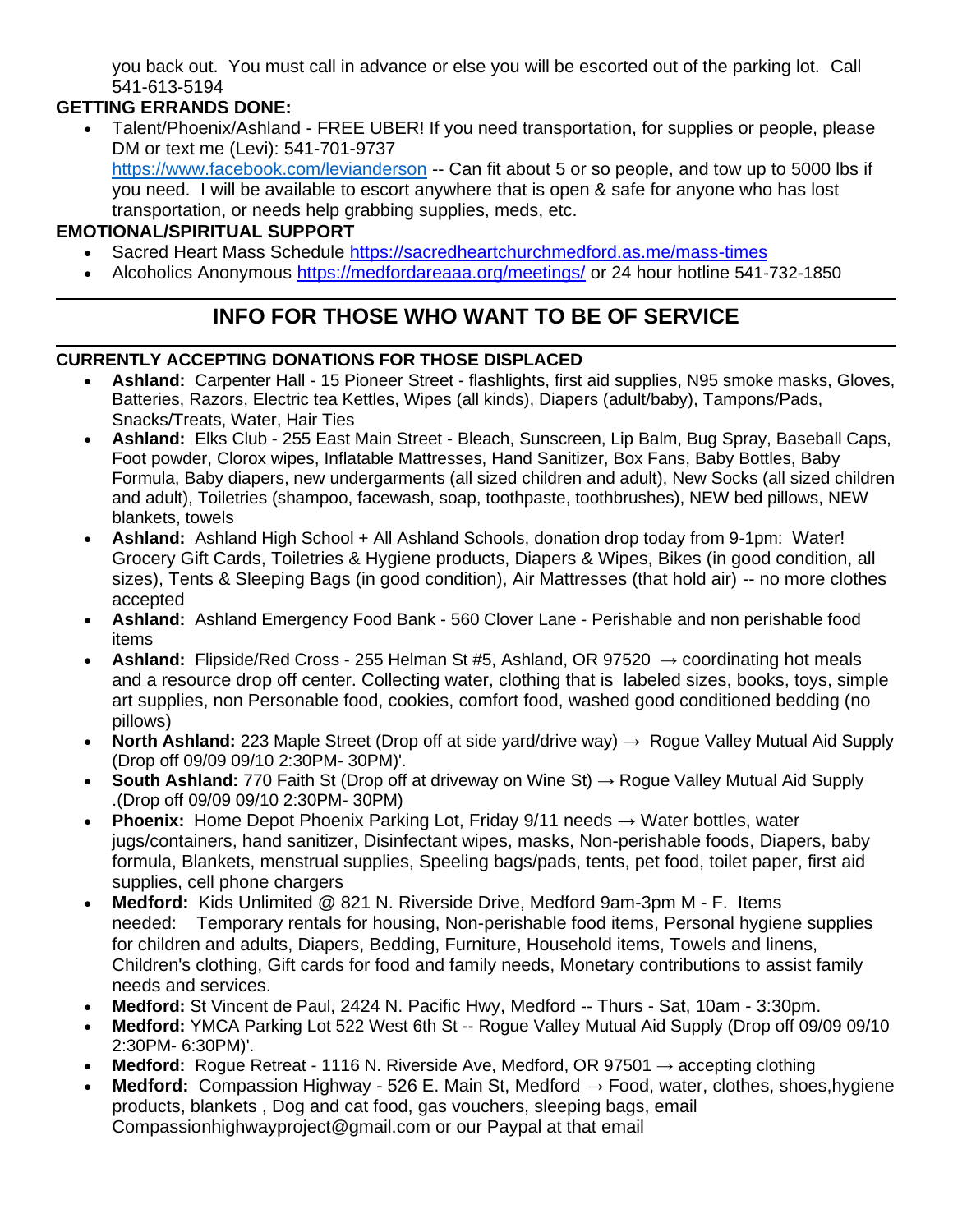- **Medford:** Living Waters @ 360 E Jackson Street 9/12/20 needs: Water bottles, hand wipes/sanitizer, masks, ready to eat non-perishable food, diapers, formula, blankets, pads/tampons, sleeping bags, tents, pet food, toilet paper, cell phone chargers, first aid kits
- **Medford:** → 1550 Rossanley Dr Blankets, sleeping bags, pillows, Tents, baby products, Diapers, Baby Food, Kid Games, Coloring Books, Crayons/Pencils, Clothes, Sweaters, Water, Snacks, Food, Cold & Cough meds, hygiene products, soap, detergent, batteries, first aid kits, flashlights, camping gear, portable cell phone chargers, car chargers, gas money/gas cards
- **Medford:**  $\rightarrow$  2730 W Stewart Ave Medford, spanish speaking
- **White City:** By Cinemark Movie Theatre →7501 Crater Lake Hwy, White City OR 97503
- **Central Point:** Jackson County Expo update on 9/12: laundry soap, pillows, pillowcases, blankets, socks, underwear, hairbrushes, flip-flops, large shampoo and conditioner, paper towels, tissue, washcloths, and towels. Donations can be brought to the Expo,  $\rightarrow$  1 Peninger Road, Central Point, OR -- *Enter through gate 2*
- **Central Point:** First Presbyterian Church, Central Point 2:30-6:30pm
- **Central Point:** Higs Gym in Central Point → 2744 Taylor Road.
- **Grants Pass:** Gateway Seventh Day Adventist Church →4335 Williams Highway RVs Tents, Trailers, Donations
- **Grants Pass:** Parkway Christian Center → 229 NE Beacon Dr, Grants Pass OR 97526 towels, face cloths, blankets, sleeping bags, bedding, pillows, non-perishable foods, wipes, toiletries, water, sanitary items, tents, pop ups & camping chairs.

#### **CURRENTLY ACCEPTING DONATIONS FOR FIRST RESPONDERS**

• **Grants Pass:** Edgewater Christian Fellowship @ 101 Assembly Circle, Grants Pass → Chapstick, Eye Drops, Advil, Socks, Hygiene Products (esp foot care), Electrolyte Powder, Coffee (canned coffee, meaning instant, ready to drink - no brew method.ie cold brew)

#### **IN PERSON SERVICE - YOUR TIME IS NEEDED**

- Pass out Free Food Boxes (Veggies!) Tuesday Sept 15th @ arrive by 9:45am -- Shepherd of the Valley Catholic Church, 600 Beebe Road, Central Point
- Volunteer Coordinator at St Vincent DePaul call 541-772-3828, ext. 7
- NW Seasonal Workers supporting seasonal workers, such as agricultural workers, firefighters, restaurant workers, housekeepers, caregivers  $\rightarrow$  203 N Oakdale Ave, Medford and ask for the volunteer coordinator @ 541-773-6811 (English & Spanish speakers needed)
- San Angel Ranch at 1550 Rossanley Dr Medford Friday 9/11 from 10 a.m. to 6 p.m
- Christine Quitt with the Homeless Task Force at [christinequitthtf@gmail.com](mailto:christinequitthtf@gmail.com)
- Angela Durant with the City of Medford at [angela.durant@cityofmedford.org](mailto:angela.durant@cityofmedford.org)
- Call Fire Relief Hotline and they will tell you where the greatest need is: 541-819-0560
- Join the Ashland Bike Brigade (road bikers mobilize to do deliveries by bike to areas where cars cannot go) [>> click to enter your info for an alert of meet up](https://www.google.com/url?q=https://www.google.com/url?q%3Dhttps://docs.google.com/forms/d/e/1FAIpQLScXuN2P4YTvgLETTalumWUSeLxR6nsd6u-i2vTPWS8HTVMP7w/viewform.%26amp;sa%3DD%26amp;ust%3D1600106538468000%26amp;usg%3DAOvVaw0Roo_LYK04y-J-ahX8Q1kX&sa=D&ust=1600106538499000&usg=AFQjCNHGP7ODHzVQ6tKR8JMUWzF-xD3vtg)

# **HOW TO ASSIST WITH FINANCIALS - GIVE MONEY OR HELP PEOPLE GET MONEY**

Donate \$ to Funds

- Rogue Credit Union fund [www.roguecu.org/community/donate](https://www.google.com/url?q=https://www.google.com/url?q%3Dhttp://www.roguecu.org/community/donate?fbclid%253DIwAR10r_J1pH3-MP9uZ44ywZYLfBfu5IXqUtP_lM5osxbc0cTg-78oruzW_d0%26amp;sa%3DD%26amp;ust%3D1600106538469000%26amp;usg%3DAOvVaw3W1qftL1NDZyo9Bd58fRjK&sa=D&ust=1600106538500000&usg=AFQjCNF2WmuBZpnKtpR7qpHFIn1G8Dplqw)
- United Way Fire Fund [http://www.unitedwayofjacksoncounty.org/give/](https://www.google.com/url?q=https://www.google.com/url?q%3Dhttp://www.unitedwayofjacksoncounty.org/give/?fbclid%253DIwAR06D6MYZEQVyMURy7UHW1dnyB4zl0okPgBHs464_m4X6TVhnY24AJyHjkc%26amp;sa%3DD%26amp;ust%3D1600106538470000%26amp;usg%3DAOvVaw3GAGReezCCMgYVWKrFxBsm&sa=D&ust=1600106538500000&usg=AFQjCNEYTur54SnGcAsAvPQBo_tah4ipRw)
- UneteOregon [http://uneteoregon.org/donate/](https://www.google.com/url?q=https://www.google.com/url?q%3Dhttp://uneteoregon.org/donate/?fbclid%253DIwAR28KYFPwhu_rr8im4gEoGZfujbtkPXWKNDp0YLRA4M0vahdcuZe2e4l440%26amp;sa%3DD%26amp;ust%3D1600106538470000%26amp;usg%3DAOvVaw2fJe5iN-DZONgBgYshvqvf&sa=D&ust=1600106538500000&usg=AFQjCNHuz0ty_golxOJfTYjxHCm1UIdyPw)
- NW Seasonal Workers -- \$\$ can be mailed to 203 N Oakdale Ave, Medford, OR 97501
- Students & Families via Ashland Schools Foundation -- text ASSIST to 72572
- Fund to help the families from Phoenix-Talent School District  $\rightarrow$  Phoenix Talent Fire Relief Fund, PO Box 937, Medford, OR 97501 (Please make checks payable to: Jackson County School District #4)
- Fund to help the families from Phoenix-Talent School District  $\rightarrow$  Orchard Hill Elementary at 1011 La Loma Dr. in Medford, and drop your cash/gift card donation there.

Help People Start Paperwork Online to receive Financial Assistance

- Register for FEMA Relief with the Red Cross: 1-800-RED-CROSS right away. When FEMA comes with resources, those already registered with the Red Cross get priority.
- Low income homeowners impacted by the wildfires first come first serve [https://www.oregon.gov/ohcs/housing-assistance/Pages/program-wildfire-damage-housing-](https://www.google.com/url?q=https://www.google.com/url?q%3Dhttps://www.oregon.gov/ohcs/housing-assistance/Pages/program-wildfire-damage-housing-relief.aspx?fbclid%253DIwAR10r_J1pH3-MP9uZ44ywZYLfBfu5IXqUtP_lM5osxbc0cTg-78oruzW_d0%26amp;sa%3DD%26amp;ust%3D1600106538471000%26amp;usg%3DAOvVaw1PPQzAvkpgi2OfxSmgoJFq&sa=D&ust=1600106538500000&usg=AFQjCNELTwqnOTh2e0uZC0pJ63DNU2yzTQ)